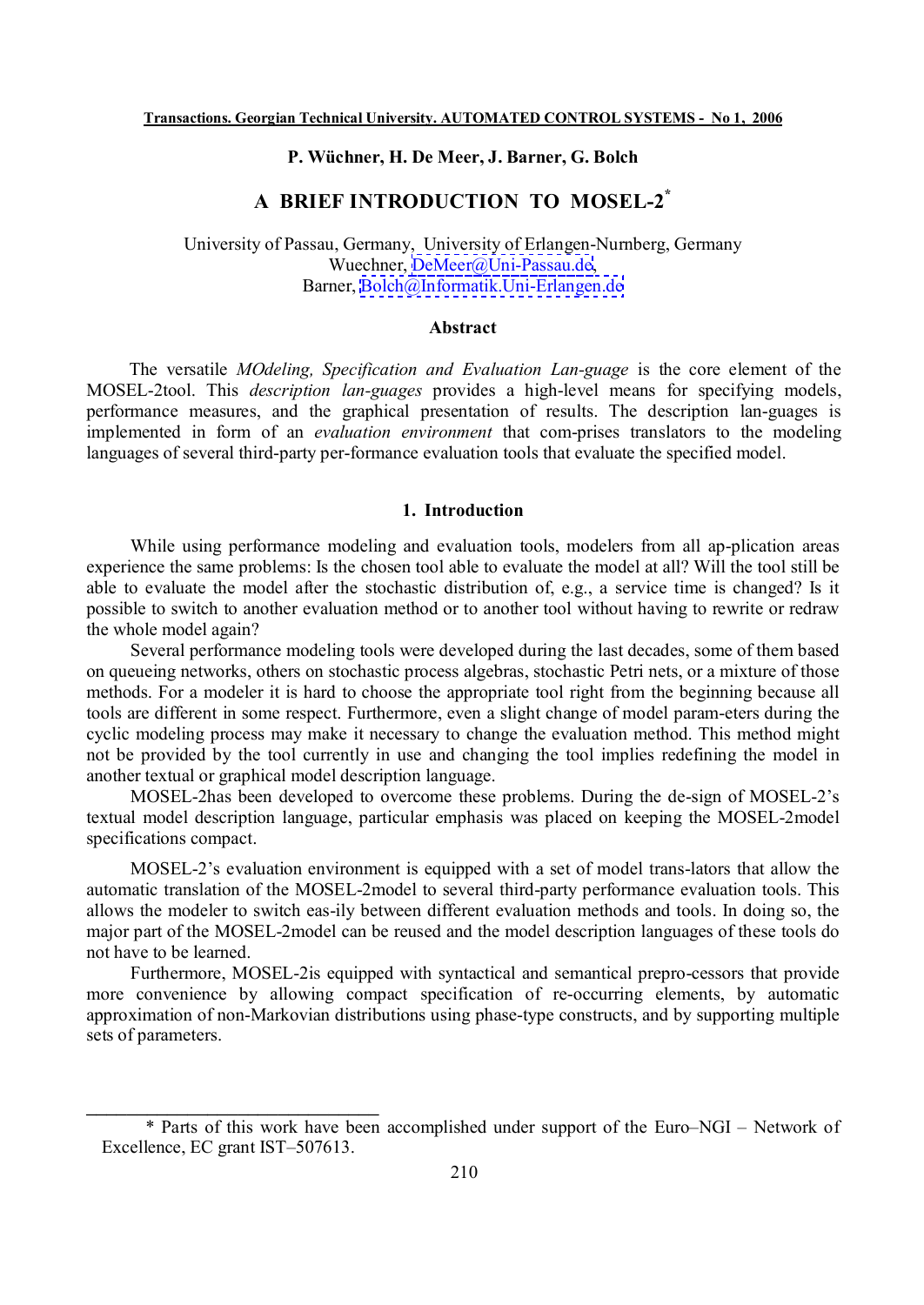**Transactions. Georgian Technical University. AUTOMATED CONTROL SYSTEMS - No 1, 2006**

```
\overline{2}CONST
          mu_1 := 1/5;
                            /* service rate of Node1
                                                        */
               := 3..7 STEP 0.5; /* service delay of Node2
3
  PARAMETER t_2
                                                        */
                            /* number of jobs in closed network
4
  CONST
          К
               := 10;*/
5
  CONST
          init1 := K;/* initial number of jobs in Node1
                                                        */
6
  \overline{7}NODE Node1 [K] := init1; /* 'Node1' with capacity 'K' and
                                                        \ast8
                          * 'init1' initial jobs
                                                        */
9
  NODE Node2[K] := K - init1; /* 'Node2' with capacity 'K' and
                                                        *
10
                          * 'K - init1' initial jobs
                                                        */
11k≭
12
  FROM Node1 TO Node2 RATE mu_1; /* expon. service at 'Node1' with
                                                        *
13
                          * parameter 'mu_1' and exit to 'Node2'
                                                        */
  FROM Node2 TO Node1 AFTER t_2; /* determ. service at 'Node2' with
14
                                                        *
15
                           * parameter 't_2' and exit to 'Node1'
                                                        */
16
  17
  PRINT mean_number_of_jobs_in_Node1 := MEAN(Node1);
18
  PRINT mean_number_of_jobs_in_Node2 := MEAN(Node2);
19
  PRINT utilization_of_Node1 \qquad := PROB(Node1 := 0);20
  PRINT utilization_of_Node2
                             := UTIL(Node2);
  PRINT DIST Node1;
21
22
  23
  PICTURE "Tandem Network Results"
24
  PARAMETER t_2
25
  CURVE mean_number_of_jobs_in_Node1
26 YLABEL "Mean Number of Jobs in Node 1"
27
  XLABEL "Service Time of Node 2";
```


## **2. The MOSEL-2Model Description Language**

The MOSEL-2model description is specified in plain text. Being familiar with its syntax, it is easy to write down the model description directly. The basic elements of a MOSEL-2model are nodes and rules. *Nodes* are used to specify static model components. The *rules* describe the dynamic behavior of the model.

As an example, a MOSEL-2specification of a closed tandem queueing net-work with  $K = 10$ customers is modeled. The first node of this queueing network is an  $-\frac{M}{1}$ –FCFS queueing system with constant service rate  $\mu_I$  =1/5cus-tomers per time unit. The second node is an  $-$ /D/1–FCFS queueing system with deterministic service time  $t_2$  which is a variable system parameter. The analogous MOSEL-2model is shown in Figure 1.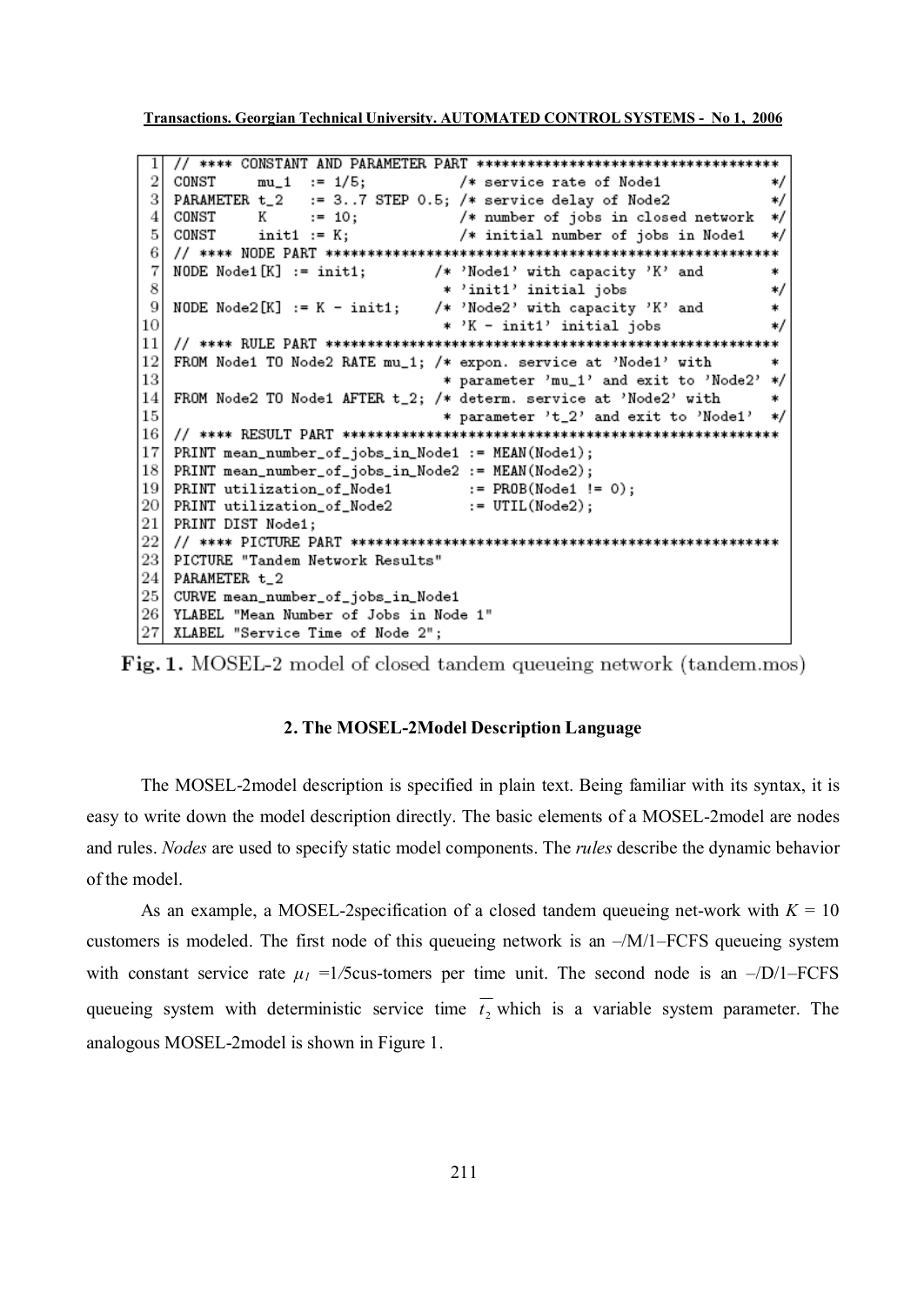

Fig. 2. Graphical result file (tandem.igl).

AMOSEL-2specification can consist of up to six parts: the optional *constant and parameter part*, the *node part*, the optional *function and condition part*, the *rule part*, the *result part*, and the optional *picture part*. The MOSEL-2model given in Figure 1 consists of 5 parts:

In the *constant and parameter part* (lines 2 to 5) several constants and one parameter is defined. These can be reused in the remainder of the model. Thus, it is very easy to change the model's settings without having to reconsider the whole model. Parameters are useful to evaluate the same model automatically with different settings. The output of all evaluation runs is collected in a single graph to compare the effect of different settings directly. When several parameters are defined, all combinations of these will be evaluated.

The two nodes are defined in the *node part* (lines 6 to 10). The maximum number of jobs within each node and the initial number of jobs in each system can be assigned.

The dynamic behavior of the model is specified using MOSEL-2rules. These rules are located in the *rule part* (lines 11 to 15). MOSEL-2rules are only able to transfer jobs between nodes with the given distribution of the holding time as long as they are enabled, i.e., all implicit and explicit rule conditions are fulfilled.

The modelers can specify the results they are interested in using the *result part* (lines 16 to 21). For this, there exists a set of basic performance measures that can be combined arbitrarily using mathematical equations. These perfor-mance measures include the mean number of jobs within a certain node (MEAN), the probability that there is a certain number of jobs within a node (PROB), and the utilization of a certain node (UTIL).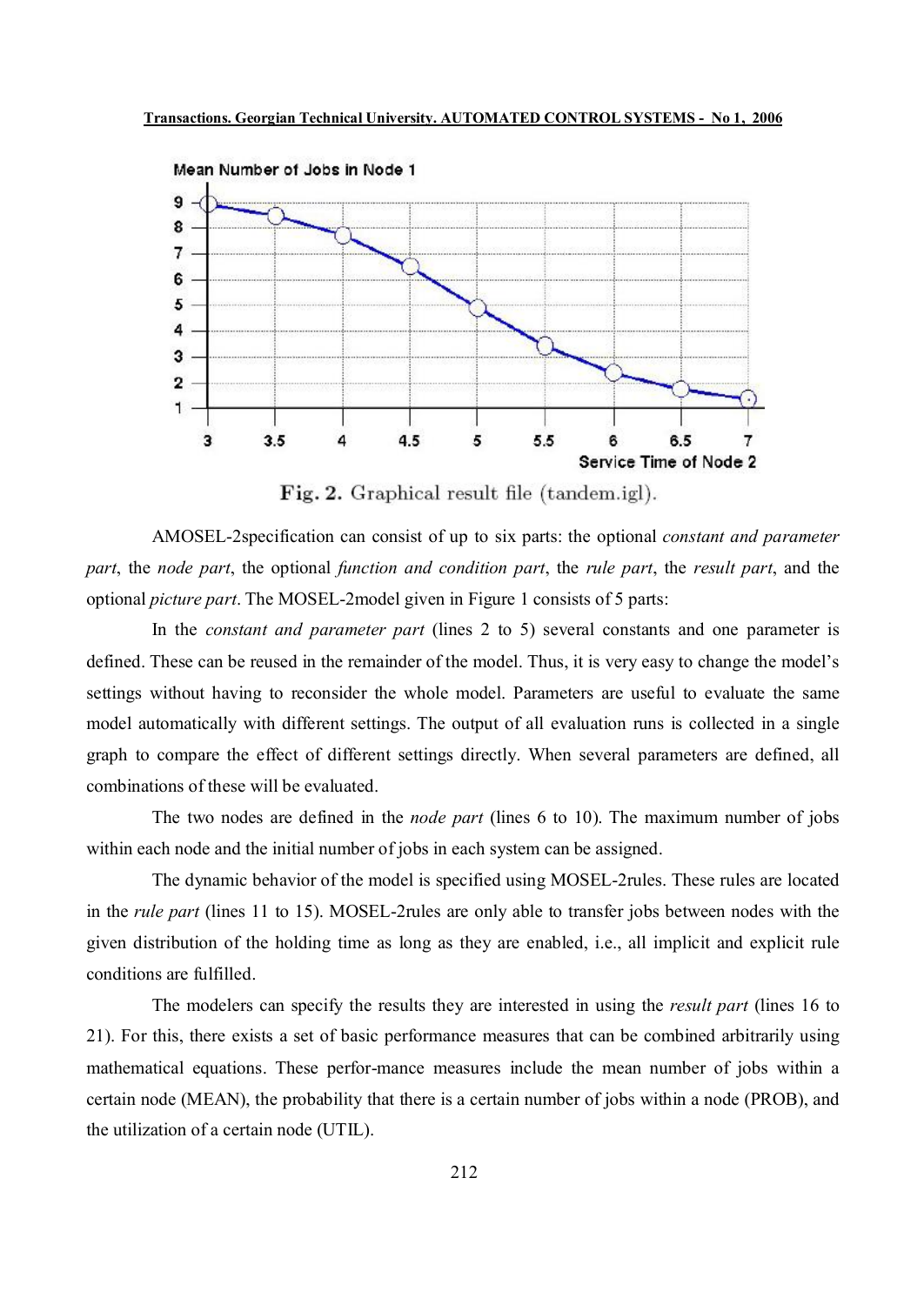#### **Transactions. Georgian Technical University. AUTOMATED CONTROL SYSTEMS - No 1, 2006**

Graphical representations of these results can be specified in the *picture part* (lines 22 to 27). The graphical results obtained from the tandem queueing model are shown in Figure 2.

## **3. The MOSEL-2 Evaluation Environment**

The evaluation of the MOSEL-2model is done predominantly automatically by the MOSEL-2evaluation environment following these steps:

1. After describing the model using the MOSEL-2language (Sec. 2), the mod-eler passes the model to the evaluation environment via command line call-ing, e.g., mosel2 -Ts tandem.mos .

1 MOSEL-2translates the model to the model description language of the tool TimeNET (option T) which is then started (option s) by MOSEL-2automatically – once for each parameter setting. By default, TimeNET solves the given model using numerical steady-state analysis and saves the results to a file with TimeNET specific structure.

2 The MOSEL-2environment parses the tool's output and generates a textual result file (tandem.res) containing the performance and reliability measures specified by the user. The second result file (tandem.igl) contains the re-quested graphical representations of the results and can be viewed using the IGL interpreter that is distributed with MOSEL-2(see Fig. 2).

The MOSEL-2environment is currently able to generate input files for the tools SPNP[1], TimeNET[2], and MOSES[3]. The evaluation methods provided by these tools include numerical solvers for Markovian models, numerical solvers for a restricted class of models with nonexponentially distributed state transi-tions (eDSPNs), and discrete-event simulation for non-Markovian models.

## **4. Conclusion**

MOSEL-2provides a textual model specification language, that is very compact and easy to learn. The model translators of MOSEL-2give convenient access to various performance evaluation tools and their evaluation methods. Several con-cepts of MOSEL-2prevent the user from tedious tasks while modeling complex systems.

MOSEL-2is distributed under the GNU Public License (GPL). It can be downloaded from <http://www.mosel2.net.fmi.uni-passau.de/>.

#### **References**

1. Hirel, C., Tuffin, B., Trivedi, K.S.: SPNP: Stochastic Petri Nets. version 6.0. In: Pro-ceedings of the 11th International Conference on Computer Performance Evaluation: Modelling Techniques and Tools, Springer-Verlag, London, UK (2000) 354–357